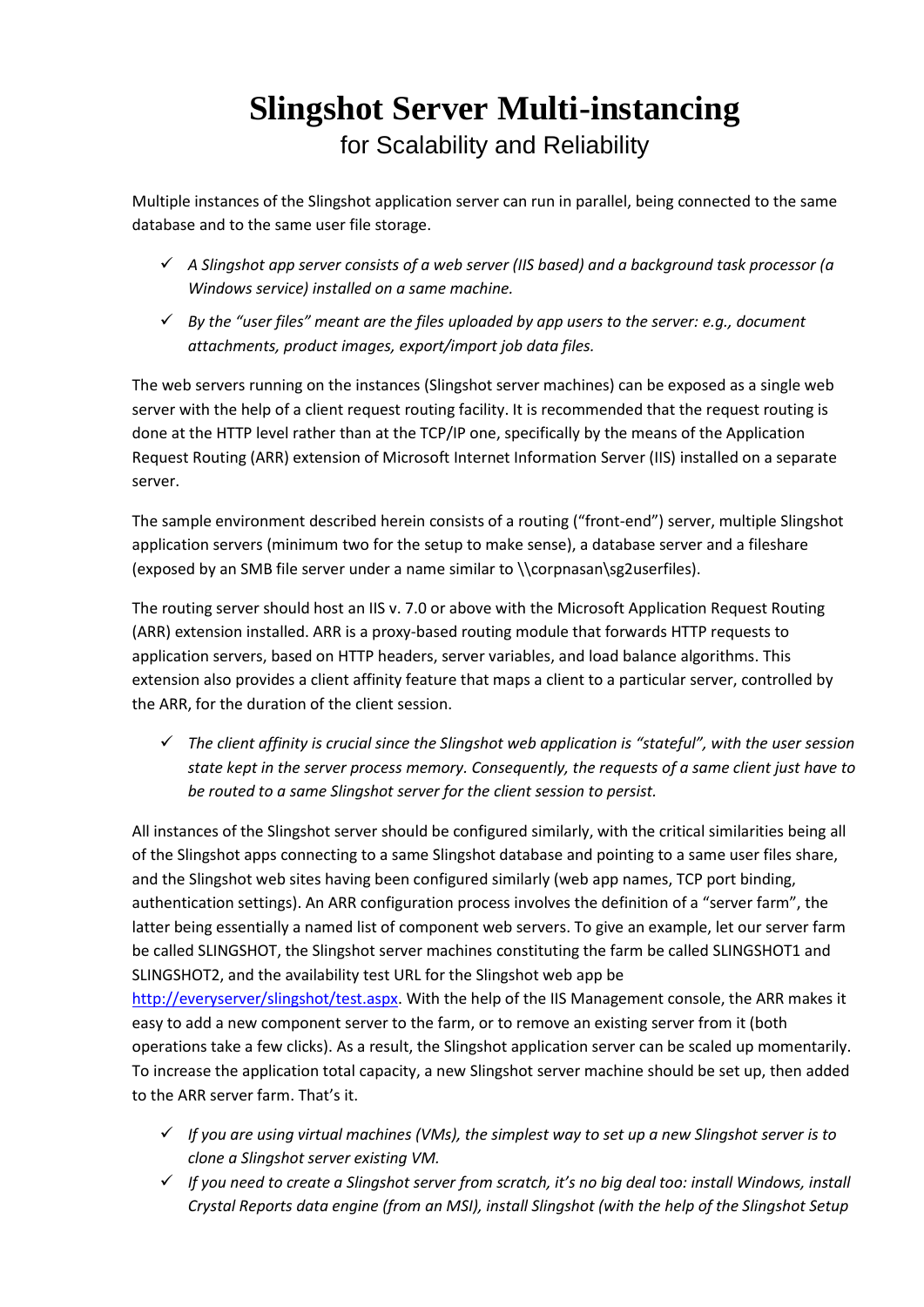*program). Please note that the Slingshot server instances don't have to be equally powerful. If they aren't, the servers capacity should simply be reflected in the ARR farm load balancing rule.*

The data storage component of the Slingshot environment consists of a DBMS server and a fileshare, the latter exposed probably, but not necessarily by a NAS, or a SAN device. The DBMS server scalability and reliability is a responsibility of the organizational unit that hosts the Slingshot environment (including the DBMS). As to the scalability of the DBMS, it will likely be "vertical" – achieved by the adjustment of the DBMS host hardware. As to the reliability, it can be achieved by setting up a failover cluster (active/passive) of similar DBMS servers with data replication. The fileshare "scalability" and reliability can be achieved by properly configuring the storage device.

A Slingshot multi-instance environment possible configuration is illustrated with the diagram below:



While the above architecture provides that the Slingshot multiple instances are exposed as a single web server, there are a few issues with it that may need to be addressed for the environment configuration to become perfect:

- The ARR server is a "single point of failure" in the above scheme.
- The scalability of the Slingshot application servers is limited by the capacity of the ARR server machine that acts as a web proxy.

To address these challenges, a "clusterization" of the very ARR server may be implemented. Multiple ARR physical servers (usually, two) may be joined into a cluster with the help of the Microsoft Network Load Balancing (NLB) feature. The cluster should be configured for the active/active operation to provide high availability and scalability. In this mode, both ARR servers will be forwarding the incoming requests, distributed between them by the NLB. The cluster setup process is simple. The NLB feature and management console should be installed on each of the ARR servers. A new cluster with a unique IP address (and network name) should be defined in the NLB console, then all of the ARR servers should be added to the cluster. The NLB cluster should be configured to accept traffic on all of the cluster nodes.